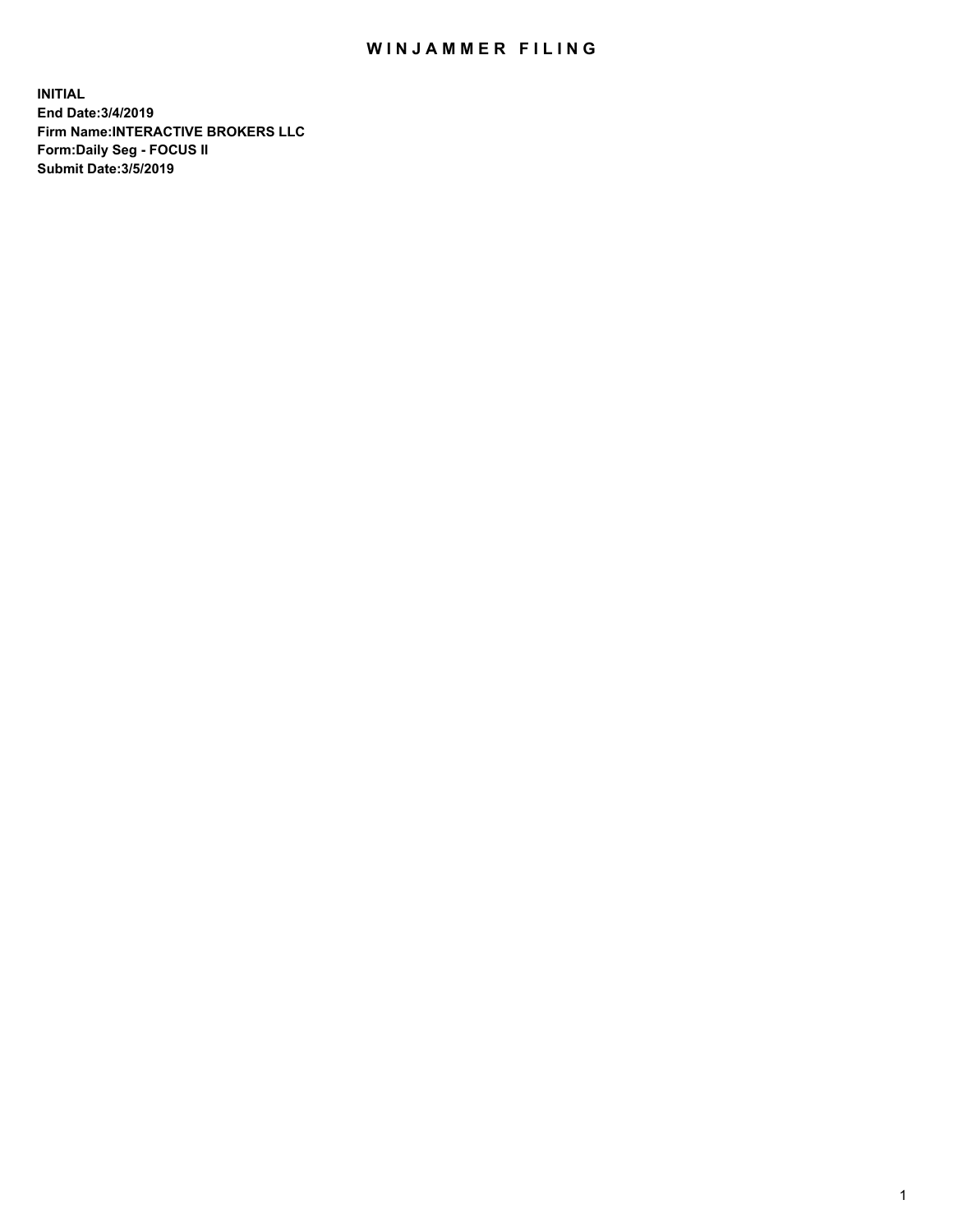**INITIAL End Date:3/4/2019 Firm Name:INTERACTIVE BROKERS LLC Form:Daily Seg - FOCUS II Submit Date:3/5/2019 Daily Segregation - Cover Page**

| Name of Company                                                                                                                                                                                                                                                                                                                | <b>INTERACTIVE BROKERS LLC</b>                                                      |
|--------------------------------------------------------------------------------------------------------------------------------------------------------------------------------------------------------------------------------------------------------------------------------------------------------------------------------|-------------------------------------------------------------------------------------|
| <b>Contact Name</b>                                                                                                                                                                                                                                                                                                            | James Menicucci                                                                     |
| <b>Contact Phone Number</b>                                                                                                                                                                                                                                                                                                    | 203-618-8085                                                                        |
| <b>Contact Email Address</b>                                                                                                                                                                                                                                                                                                   | jmenicucci@interactivebrokers.c<br>om                                               |
| FCM's Customer Segregated Funds Residual Interest Target (choose one):<br>a. Minimum dollar amount: ; or<br>b. Minimum percentage of customer segregated funds required:% ; or<br>c. Dollar amount range between: and; or<br>d. Percentage range of customer segregated funds required between:% and%.                         | $\overline{\mathbf{0}}$<br>$\overline{\mathbf{0}}$<br>155,000,000 245,000,000<br>00 |
| FCM's Customer Secured Amount Funds Residual Interest Target (choose one):<br>a. Minimum dollar amount: ; or<br>b. Minimum percentage of customer secured funds required:% ; or<br>c. Dollar amount range between: and; or<br>d. Percentage range of customer secured funds required between:% and%.                           | $\overline{\mathbf{0}}$<br>$\pmb{0}$<br>80,000,000 120,000,000<br>00                |
| FCM's Cleared Swaps Customer Collateral Residual Interest Target (choose one):<br>a. Minimum dollar amount: ; or<br>b. Minimum percentage of cleared swaps customer collateral required:% ; or<br>c. Dollar amount range between: and; or<br>d. Percentage range of cleared swaps customer collateral required between:% and%. | $\overline{\mathbf{0}}$<br>$\underline{\mathbf{0}}$<br>0 <sub>0</sub><br>00         |

Attach supporting documents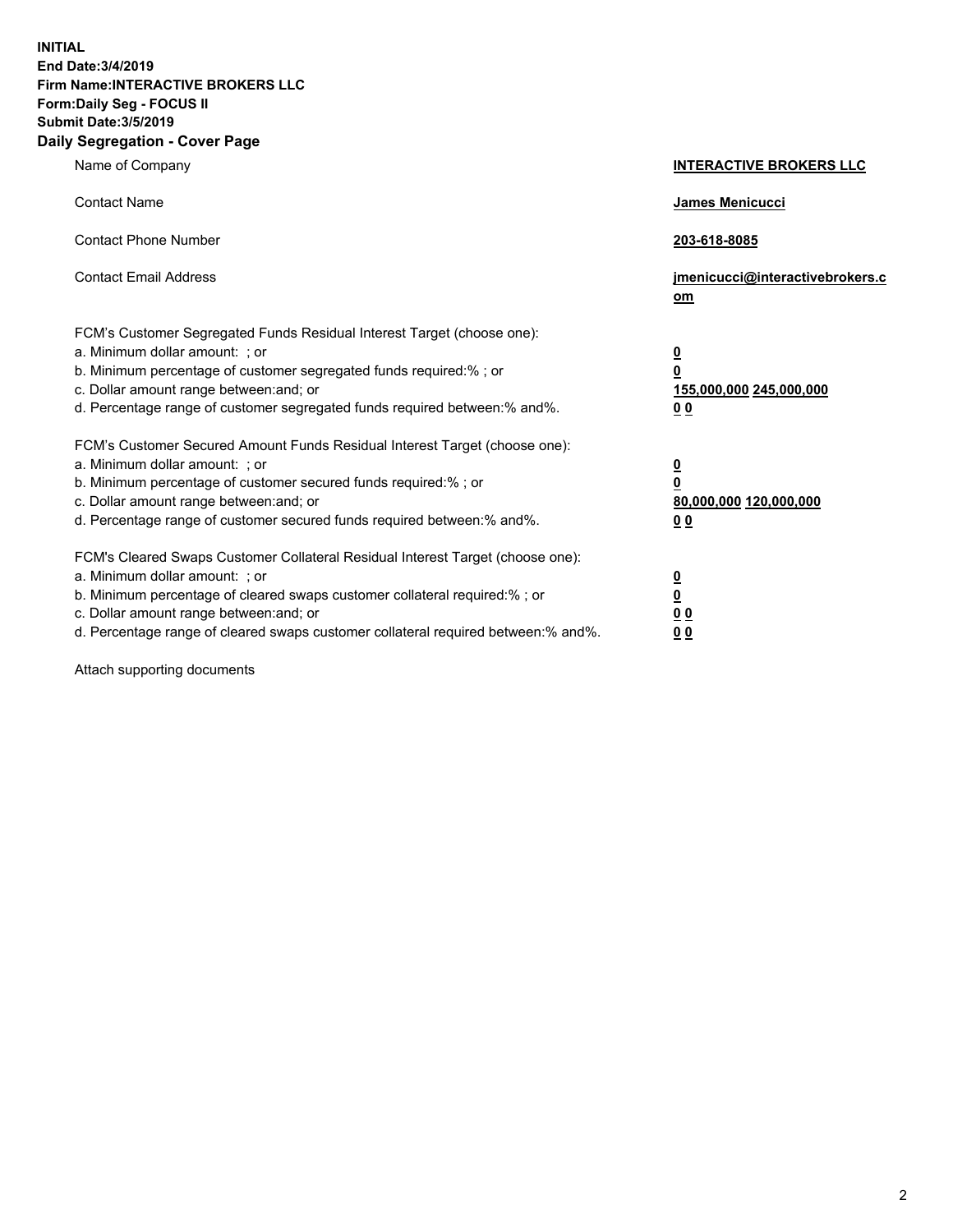## **INITIAL End Date:3/4/2019 Firm Name:INTERACTIVE BROKERS LLC Form:Daily Seg - FOCUS II Submit Date:3/5/2019 Daily Segregation - Secured Amounts**

|          | Pany Obyroganon Oboaroa Annoann                                                                              |                                                      |
|----------|--------------------------------------------------------------------------------------------------------------|------------------------------------------------------|
|          | Foreign Futures and Foreign Options Secured Amounts                                                          |                                                      |
|          | Amount required to be set aside pursuant to law, rule or regulation of a foreign                             | $0$ [7305]                                           |
|          | government or a rule of a self-regulatory organization authorized thereunder                                 |                                                      |
| 1.       | Net ledger balance - Foreign Futures and Foreign Option Trading - All Customers                              |                                                      |
|          | A. Cash                                                                                                      | 446,899,720 [7315]                                   |
|          | B. Securities (at market)                                                                                    | $0$ [7317]                                           |
| 2.       | Net unrealized profit (loss) in open futures contracts traded on a foreign board of trade                    | -1,910,347 [7325]                                    |
| 3.       | Exchange traded options                                                                                      |                                                      |
|          | a. Market value of open option contracts purchased on a foreign board of trade                               | 103,062 [7335]                                       |
|          | b. Market value of open contracts granted (sold) on a foreign board of trade                                 | $-63,208$ [7337]                                     |
| 4.       | Net equity (deficit) (add lines 1. 2. and 3.)                                                                | 445,029,227 [7345]                                   |
| 5.       | Account liquidating to a deficit and account with a debit balances - gross amount                            | 6,664 [7351]                                         |
| 6.       | Less: amount offset by customer owned securities                                                             | 0 [7352] 6,664 [7354]                                |
|          | Amount required to be set aside as the secured amount - Net Liquidating Equity<br>Method (add lines 4 and 5) | 445,035,891 [7355]                                   |
| 7.       | Greater of amount required to be set aside pursuant to foreign jurisdiction (above) or line                  | 445,035,891 [7360]                                   |
|          | 6.                                                                                                           |                                                      |
|          | FUNDS DEPOSITED IN SEPARATE REGULATION 30.7 ACCOUNTS                                                         |                                                      |
| 1.       | Cash in banks                                                                                                |                                                      |
|          | A. Banks located in the United States                                                                        | 61,010,516 [7500]                                    |
|          | B. Other banks qualified under Regulation 30.7                                                               | 0 [7520] 61,010,516 [7530]                           |
| 2.       | Securities                                                                                                   |                                                      |
|          | A. In safekeeping with banks located in the United States                                                    | 411,730,252 [7540]                                   |
|          | B. In safekeeping with other banks qualified under Regulation 30.7                                           | 0 [7560] 411,730,252 [7570]                          |
| 3.       | Equities with registered futures commission merchants                                                        |                                                      |
|          | A. Cash                                                                                                      | $0$ [7580]                                           |
|          | <b>B.</b> Securities                                                                                         | $0$ [7590]                                           |
|          | C. Unrealized gain (loss) on open futures contracts                                                          | $0$ [7600]                                           |
|          | D. Value of long option contracts                                                                            | $0$ [7610]                                           |
|          | E. Value of short option contracts                                                                           | 0 [7615] 0 [7620]                                    |
| 4.       | Amounts held by clearing organizations of foreign boards of trade                                            |                                                      |
|          | A. Cash                                                                                                      | $0$ [7640]                                           |
|          | <b>B.</b> Securities                                                                                         | $0$ [7650]                                           |
|          | C. Amount due to (from) clearing organization - daily variation                                              | $0$ [7660]                                           |
|          | D. Value of long option contracts                                                                            | $0$ [7670]                                           |
|          | E. Value of short option contracts                                                                           | 0 [7675] 0 [7680]                                    |
| 5.       | Amounts held by members of foreign boards of trade                                                           |                                                      |
|          | A. Cash                                                                                                      | 100,182,106 [7700]                                   |
|          | <b>B.</b> Securities                                                                                         | $0$ [7710]                                           |
|          | C. Unrealized gain (loss) on open futures contracts                                                          | -4,260,344 [7720]                                    |
|          | D. Value of long option contracts                                                                            | 103,062 [7730]                                       |
|          | E. Value of short option contracts                                                                           | <mark>-63,208</mark> [7735] <b>95,961,616</b> [7740] |
| 6.       | Amounts with other depositories designated by a foreign board of trade                                       | $0$ [7760]                                           |
| 7.       | Segregated funds on hand                                                                                     | $0$ [7765]                                           |
| 8.<br>9. | Total funds in separate section 30.7 accounts                                                                | 568,702,384 [7770]                                   |
|          | Excess (deficiency) Set Aside for Secured Amount (subtract line 7 Secured Statement<br>Page 1 from Line 8)   | 123,666,493 [7380]                                   |
| 10.      | Management Target Amount for Excess funds in separate section 30.7 accounts                                  | 80,000,000 [7780]                                    |
| 11.      | Excess (deficiency) funds in separate 30.7 accounts over (under) Management Target                           | 43,666,493 [7785]                                    |
|          |                                                                                                              |                                                      |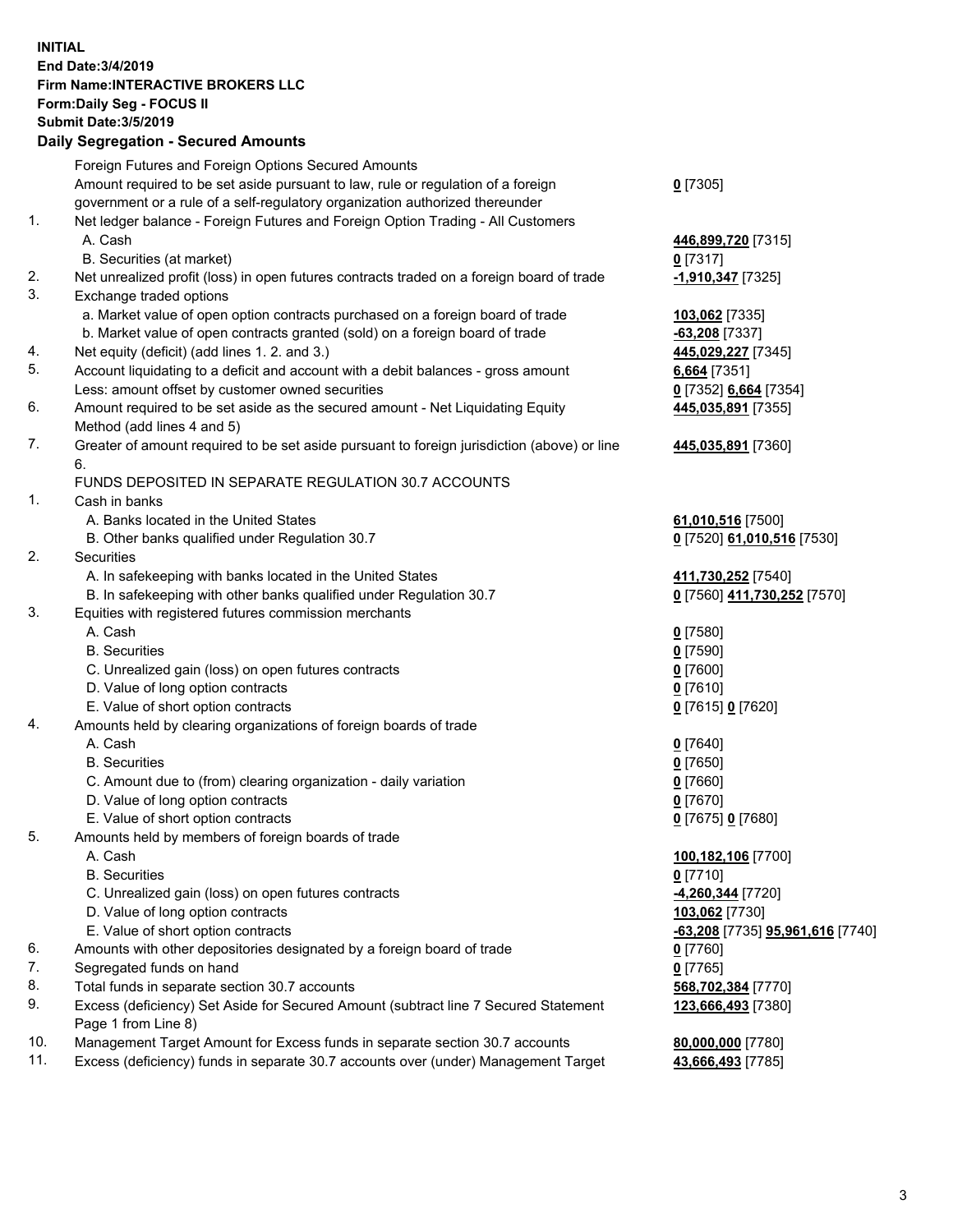|     | <b>INITIAL</b>                                                                                                                     |                                    |
|-----|------------------------------------------------------------------------------------------------------------------------------------|------------------------------------|
|     | End Date: 3/4/2019                                                                                                                 |                                    |
|     | Firm Name: INTERACTIVE BROKERS LLC                                                                                                 |                                    |
|     | Form: Daily Seg - FOCUS II                                                                                                         |                                    |
|     | <b>Submit Date: 3/5/2019</b>                                                                                                       |                                    |
|     | Daily Segregation - Segregation Statement                                                                                          |                                    |
|     |                                                                                                                                    |                                    |
| 1.  | SEGREGATION REQUIREMENTS(Section 4d(2) of the CEAct)                                                                               |                                    |
|     | Net ledger balance<br>A. Cash                                                                                                      |                                    |
|     |                                                                                                                                    | 3,913,060,631 [7010]<br>$0$ [7020] |
| 2.  | B. Securities (at market)                                                                                                          |                                    |
| 3.  | Net unrealized profit (loss) in open futures contracts traded on a contract market                                                 | -139,427,686 [7030]                |
|     | Exchange traded options                                                                                                            |                                    |
|     | A. Add market value of open option contracts purchased on a contract market                                                        | 110,258,186 [7032]                 |
| 4.  | B. Deduct market value of open option contracts granted (sold) on a contract market<br>Net equity (deficit) (add lines 1, 2 and 3) | -170,527,992 [7033]                |
| 5.  | Accounts liquidating to a deficit and accounts with                                                                                | 3,713,363,139 [7040]               |
|     | debit balances - gross amount                                                                                                      | 1,224,035 [7045]                   |
|     | Less: amount offset by customer securities                                                                                         | 0 [7047] 1,224,035 [7050]          |
| 6.  | Amount required to be segregated (add lines 4 and 5)                                                                               | 3,714,587,174 [7060]               |
|     | FUNDS IN SEGREGATED ACCOUNTS                                                                                                       |                                    |
| 7.  | Deposited in segregated funds bank accounts                                                                                        |                                    |
|     | A. Cash                                                                                                                            | 503,100,088 [7070]                 |
|     | B. Securities representing investments of customers' funds (at market)                                                             | 2,208,507,130 [7080]               |
|     | C. Securities held for particular customers or option customers in lieu of cash (at                                                | $0$ [7090]                         |
|     | market)                                                                                                                            |                                    |
| 8.  | Margins on deposit with derivatives clearing organizations of contract markets                                                     |                                    |
|     | A. Cash                                                                                                                            | 4,880,556 [7100]                   |
|     | B. Securities representing investments of customers' funds (at market)                                                             | 1,267,549,538 [7110]               |
|     | C. Securities held for particular customers or option customers in lieu of cash (at                                                | $0$ [7120]                         |
|     | market)                                                                                                                            |                                    |
| 9.  | Net settlement from (to) derivatives clearing organizations of contract markets                                                    | <mark>-7,588,261</mark> [7130]     |
| 10. | Exchange traded options                                                                                                            |                                    |
|     | A. Value of open long option contracts                                                                                             | 110,478,124 [7132]                 |
|     | B. Value of open short option contracts                                                                                            | -170,792,339 [7133]                |
| 11. | Net equities with other FCMs                                                                                                       |                                    |
|     | A. Net liquidating equity                                                                                                          | $0$ [7140]                         |
|     | B. Securities representing investments of customers' funds (at market)                                                             | $0$ [7160]                         |
|     | C. Securities held for particular customers or option customers in lieu of cash (at                                                | $0$ [7170]                         |
|     | market)                                                                                                                            |                                    |
| 12. | Segregated funds on hand                                                                                                           | $0$ [7150]                         |
| 13. | Total amount in segregation (add lines 7 through 12)                                                                               | 3,916,134,836 [7180]               |
| 14. | Excess (deficiency) funds in segregation (subtract line 6 from line 13)                                                            | 201,547,662 [7190]                 |
| 15. | Management Target Amount for Excess funds in segregation                                                                           | 155,000,000 [7194]                 |
| 16  | Exece (defigionar) fundo in cogregation over (under) Management Target Amount                                                      | <b>AC EAT CCO [7400]</b>           |

16. Excess (deficiency) funds in segregation over (under) Management Target Amount Excess

**46,547,662** [7198]